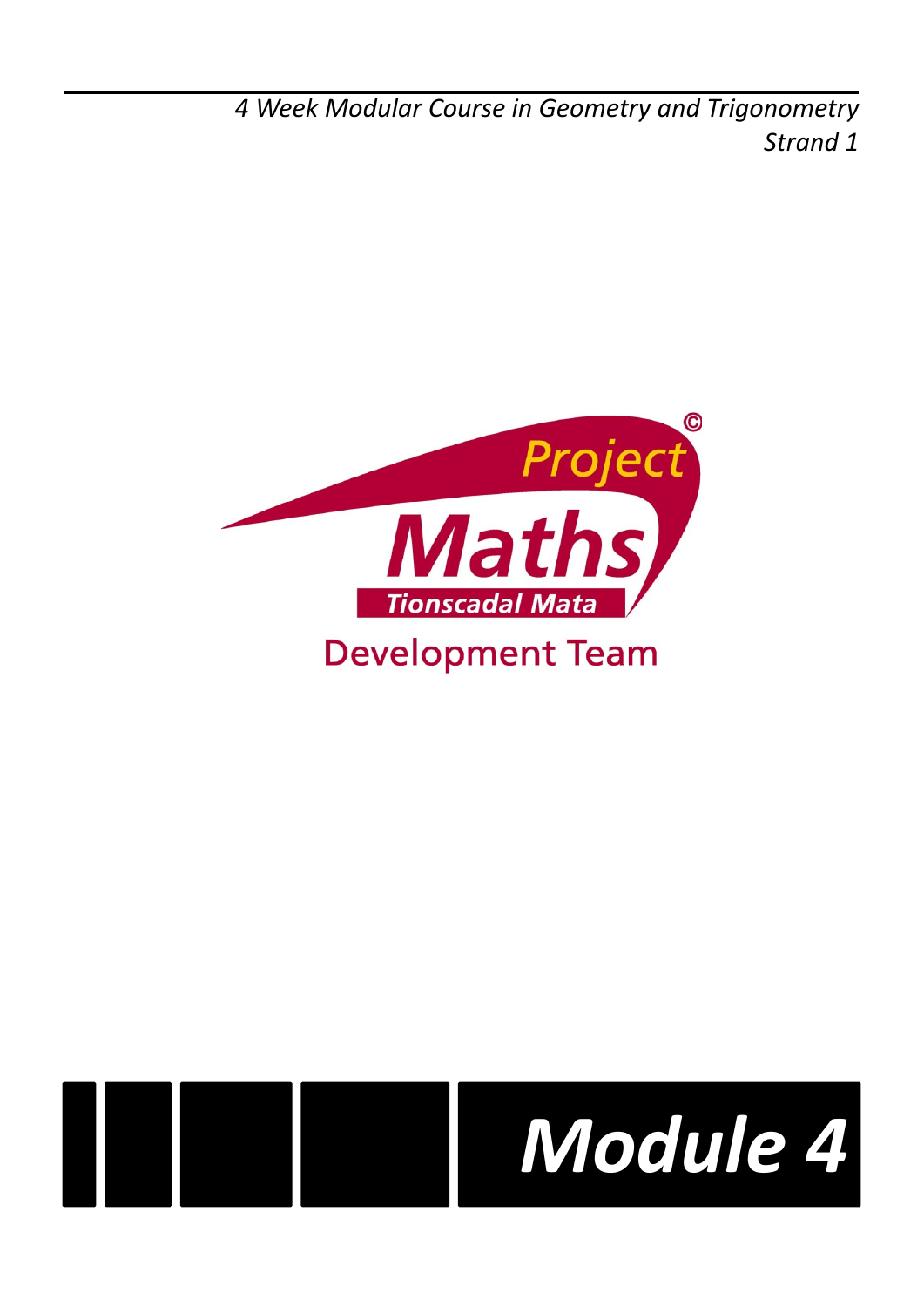# *Junior Certificate Co-ordinate Geometry*

# *Ordinary Level*

#### *Co-ordinating the plane*

*Properties of lines and line segments including mid-point, slope, distance and equation of a line in the form of*   $y - y_1 = m(x - x_1)$  and  $y = mx + c$  where c is an integer and m *is the slope of the line.*

*Learning Outcomes:*

*Students should explore the properties of points, lines and line segments including the equation of a line.*

### *Intersection of Lines*

*Learning Outcomes:*

*Students should be able to find the point of intersection of two lines.*

#### *Translations, Central Symmetry and Axial symmetry Learning Outcomes:*

- *1. Students should be able to locate axes of symmetry of simple shapes.*
- *2. Students should be able to recognise images of points and objects under translations, central symmetry and axial symmetry(intuitive approach).*

#### *© Project Maths Development Team – Draft*

## *Extra on Higher Level*

### *Co-ordinating the plane:*

*Equation of a line also in the form of*  $ax + by + c = 0$ *, where a, b and c are integers and m is the slope of the line.*

*Learning Outcomes: Students should explore the properties of points, lines and line segments including the equation of a line.*

### *Intersection of Lines*

*Learning Outcomes:*

- *1. Students should be able to find the point of intersection of two lines, including algebraically.*
- *2. Students should be able to find the slopes of parallel and perpendicular lines.*

THE TAXABLE VALUE *A very famous mathematician called Rene Descartes lay in bed one night. As he lay there, he looked up at the ceiling in his bedroom. He noticed a fly was asleep on the ceiling. Descartes, being*

*Activity for CIC*

*a mathematician, wondered if he could figure out a way of stating where exactly the fly was on the ceiling. Obviously it has to be a precise description he thought. I can't really say, "To the left" or "Near the right "or "In the middle".*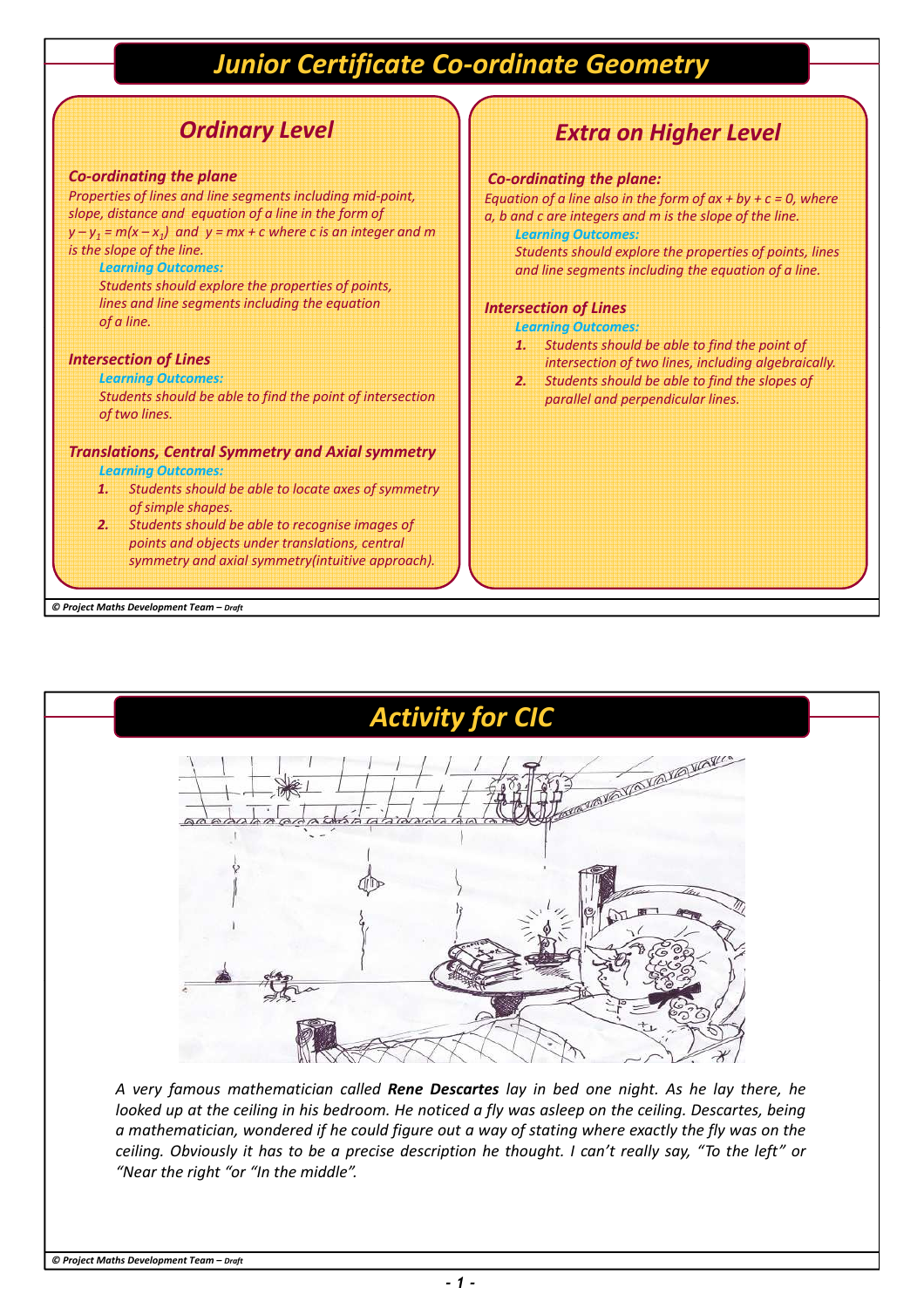

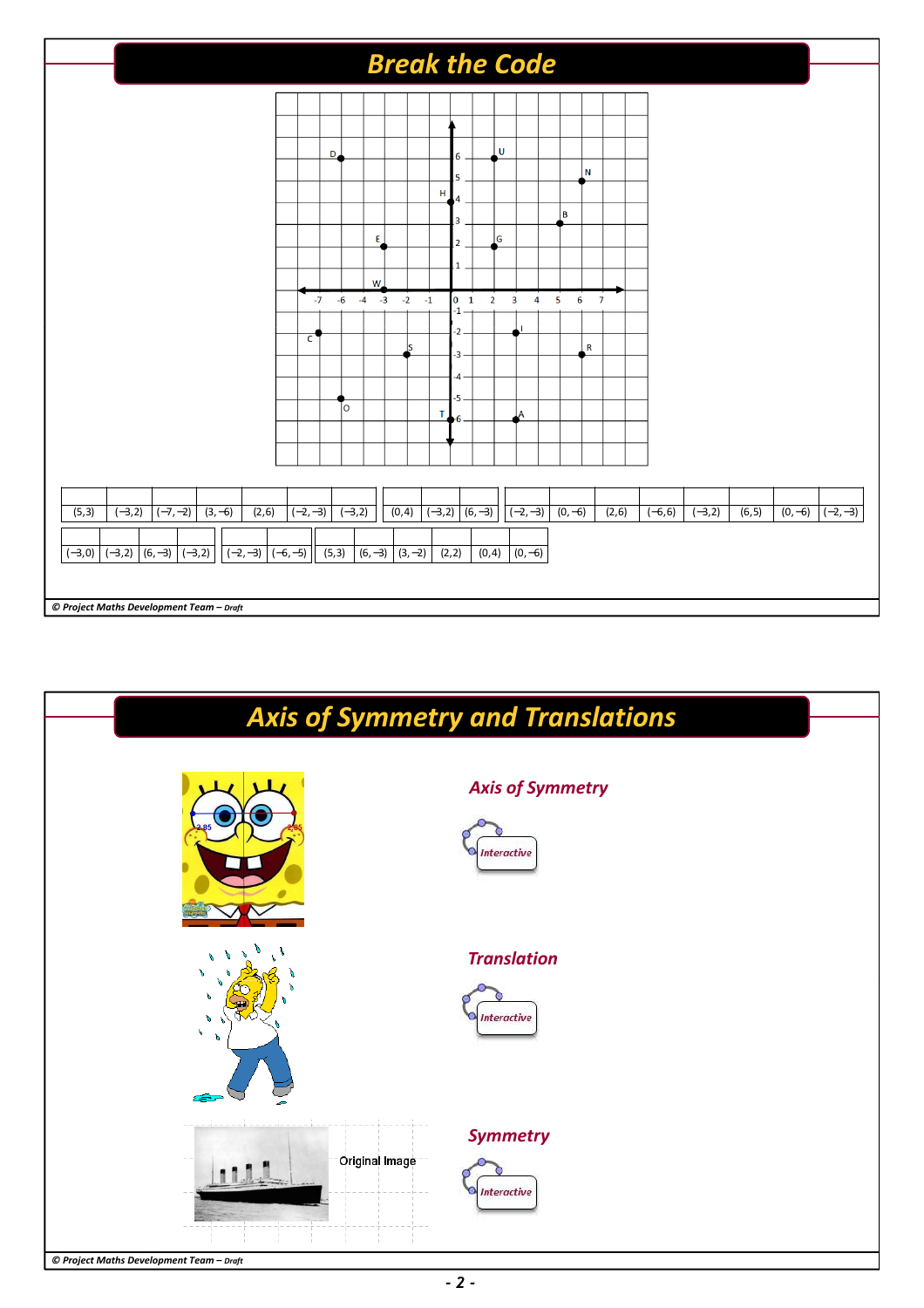# *Leaving Certificate Co-ordinate Geometry*



*Foundation Level Project Maths Sample Paper 2010*

### **Ouestion 5**

The line  $l_1$  passes through the points  $(4, 5)$  and  $(7, -1)$ . The line  $l_2$  has equation  $y = \frac{2}{3}x + 1$ . The line  $l_3$  has equation  $2x-3y+12=0$ .

Find the slopes of the three lines  $l_1$ ,  $l_2$ , and  $l_3$ .  $(a)$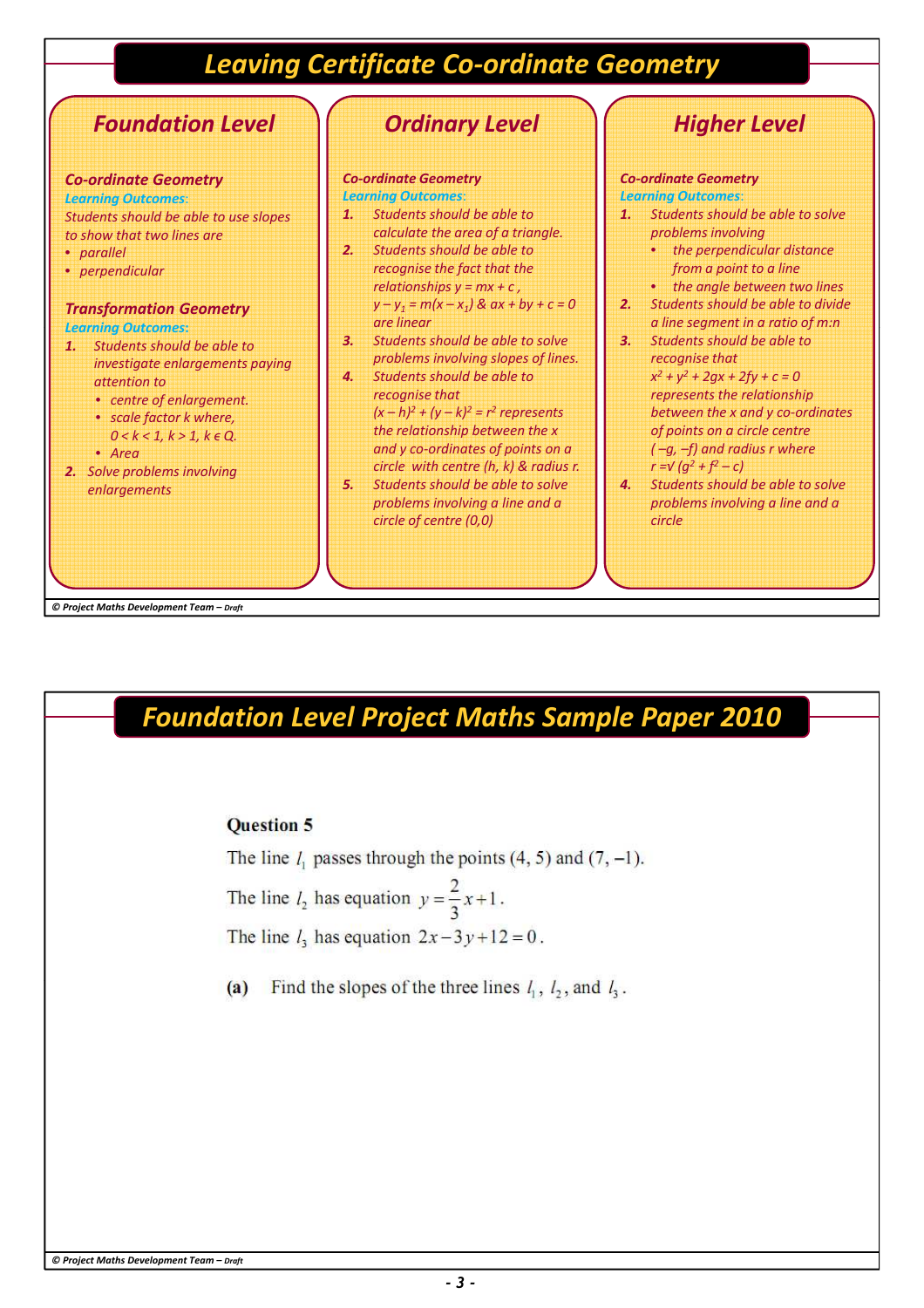# *Higher Level Project Maths Paper 2010*

## **Question 6**

### $(25$  marks)

Three points  $A$ ,  $B$  and  $C$  have co-ordinates:  $A(-2,9)$ ,  $B(6,-6)$  and  $C(11,6)$ .

The line  $l$  passes through  $B$  and has equation  $12x - 5y - 102 = 0$ .







(b) Find the slope of AB, and hence find  $tan(\angle ABC)$ , as a fraction.

#### *© Project Maths Development Team – Draft*